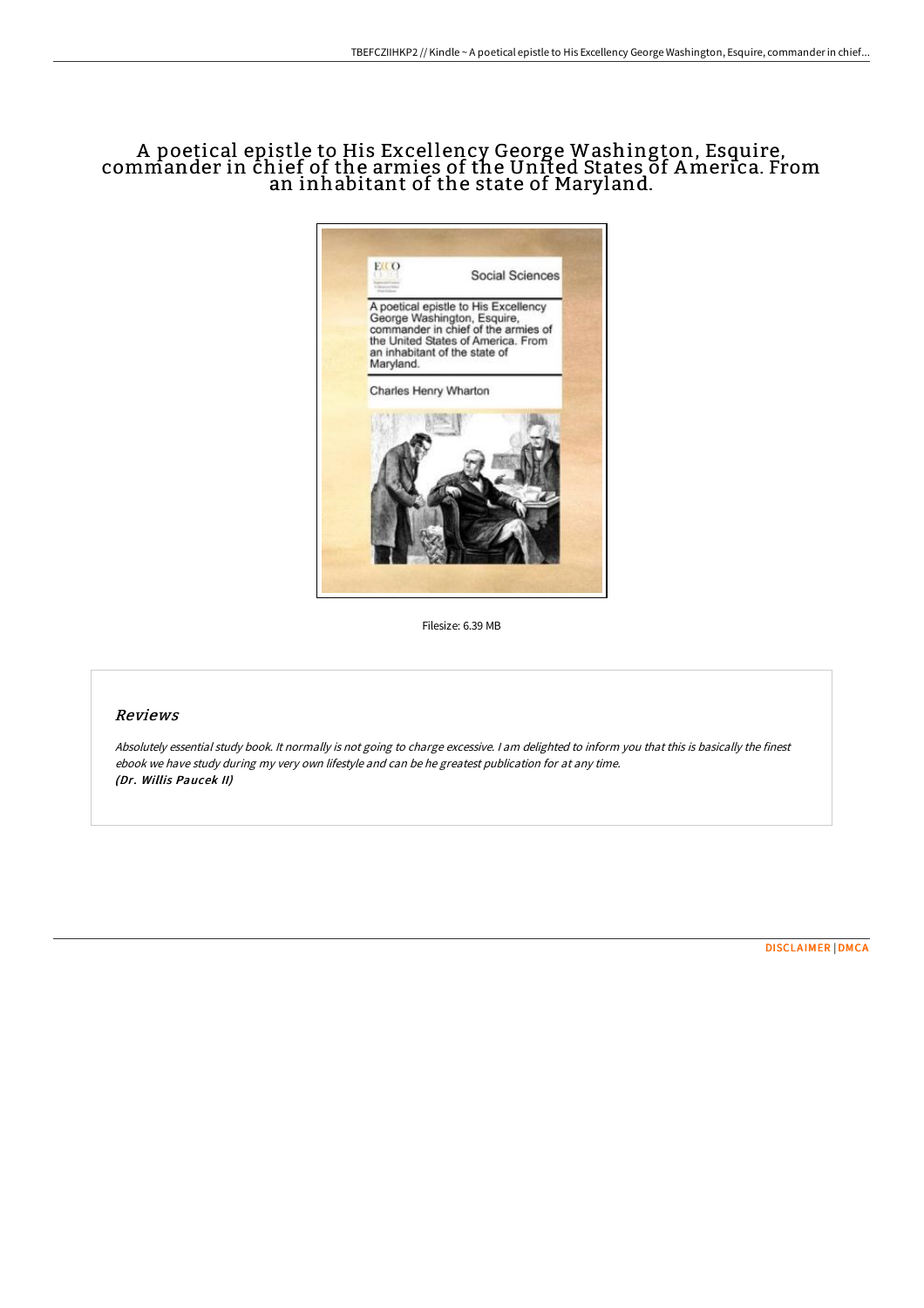## A POETICAL EPISTLE TO HIS EXCELLENCY GEORGE WASHINGTON, ESQUIRE, COMMANDER IN CHIEF OF THE ARMIES OF THE UNITED STATES OF AMERICA. FROM AN INHABITANT OF THE STATE OF MARYLAND.



To get A poetical epistle to His Excellency George Washington, Esquire, commander in chief of the armies of the United States of America. From an inhabitant of the state of Maryland. PDF, make sure you click the hyperlink listed below and download the document or have accessibility to additional information which are relevant to A POETICAL EPISTLE TO HIS EXCELLENCY GEORGE WASHINGTON, ESQUIRE, COMMANDER IN CHIEF OF THE ARMIES OF THE UNITED STATES OF AMERICA. FROM AN INHABITANT OF THE STATE OF MARYLAND. book.

Gale ECCO, Print Editions. Paperback. Book Condition: New. This item is printed on demand. Paperback. 24 pages. Dimensions: 9.7in. x 7.4in. x 0.1in.The 18th century was a wealth of knowledge, exploration and rapidly growing technology and expanding record-keeping made possible by advances in the printing press. In its determination to preserve the century of revolution, Gale initiated a revolution of its own: digitization of epic proportions to preserve these invaluable works in the largest archive of its kind. Now for the first time these high-quality digital copies of original 18th century manuscripts are available in print, making them highly accessible to libraries, undergraduate students, and independent scholars. Delve into what it was like to live during the eighteenth century by reading the first-hand accounts of everyday people, including city dwellers and farmers, businessmen and bankers, artisans and merchants, artists and their patrons, politicians and their constituents. Original texts make the American, French, and Industrial revolutions vividly contemporary. The below data was compiled from various identification fields in the bibliographic record of this title. This data is provided as an additional tool in helping to insure edition identification: Library of CongressW027720Attributed to Charles Henry Wharton in the Dictionary of American biography. The short sketch, attributed to John Bell of Maryland in the DAB article on Wharton, is the first attempt at a life of Washington. First edition (Evans 16677) published at Annapolis in 1779. The London edition was published the following year to raise money for the support of American prisoners of war in England. Cf. the Advertisement to the London edition, p. iii-iv. Springfield, Mass. : London, printed: Springfield (State of Massachusetts) re-printed by Babcock and Haswell, M, DCC, LXXXII. 1782. iv, 1, 6-18 p. ; 4 This item ships from La Vergne,TN. Paperback.

Read A poetical epistle to His Excellency George [Washington,](http://techno-pub.tech/a-poetical-epistle-to-his-excellency-george-wash.html) Esquire, commander in chief of the armies of the United States of America. From an inhabitant of the state of Maryland. Online

Download PDF A poetical epistle to His Excellency George [Washington,](http://techno-pub.tech/a-poetical-epistle-to-his-excellency-george-wash.html) Esquire, commander in chief of the armies of the United States of America. From an inhabitant of the state of Maryland.